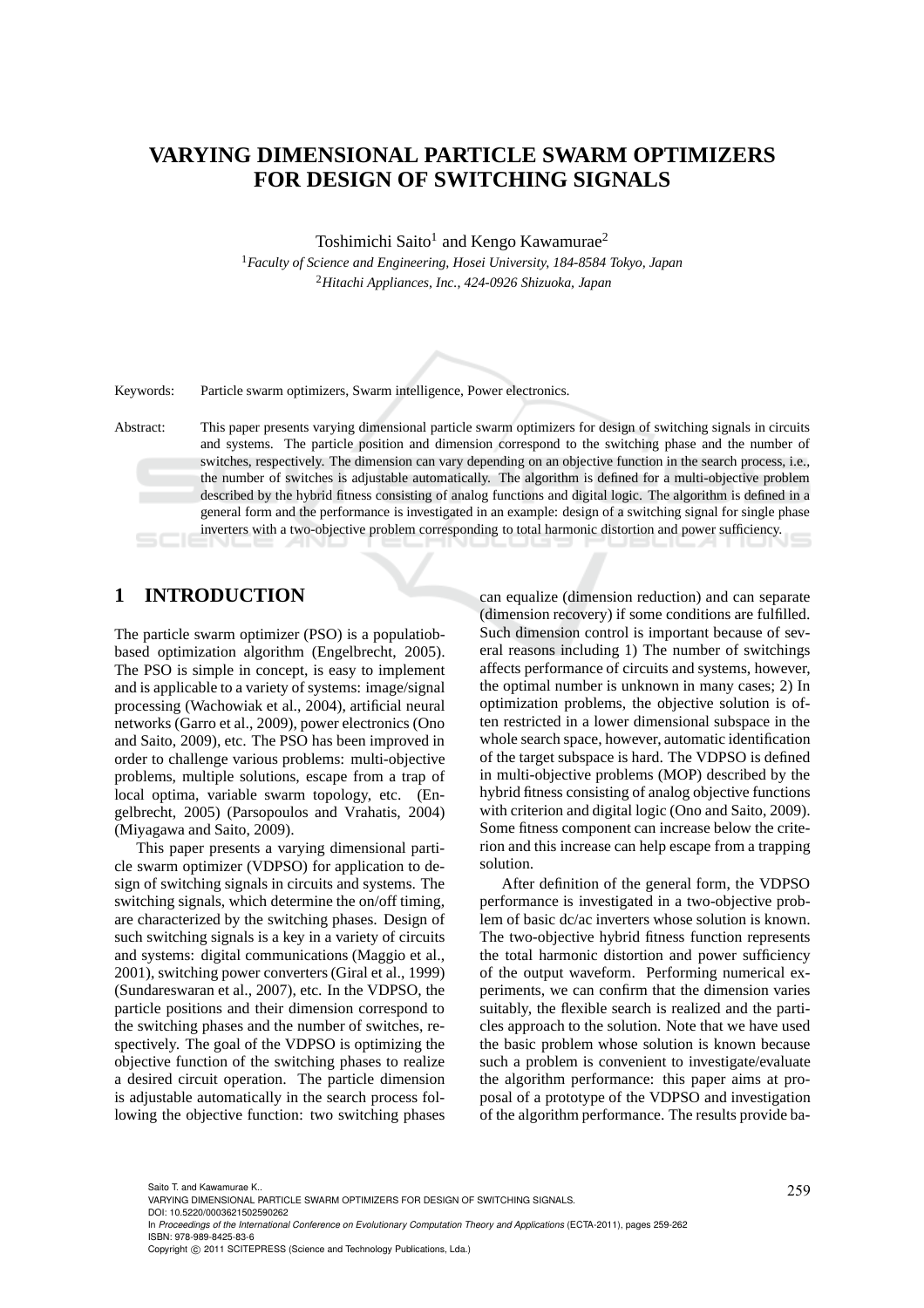sic information to improve/establish the VDPSO and to realize effective applications in various circuits and systems. Preliminary results along these lines can be found in (Kawamura and Saito, 2010).

## **2 VARYING DIMENSIONAL PSO**

Here we define the VDPSO for an optimization problem of switching signals *y*(*t*) with period *T*:

$$
y(t) = \begin{cases} 0 & \text{for } a_{l-1} \le t < a_l \\ 1 & \text{for } a_l \le t < a_{l+1} \end{cases} \quad y(t+T) = y(t) \tag{1}
$$

where  $l \in \{1, 3, \dots, N\}$ ,  $a_0 \equiv 0 < a_1 \leq \dots \leq a_N <$  $a_{N+1} \equiv T$  and  $a_i$  denotes the switching phase as shown in Fig. 1 (a).  $y = 1$  and  $y = 0$  correspond to switch-on and -off, respectively. Let an objective problem be described by a set of functions of the switching phases *a<sup>i</sup>* :

$$
F_j(\vec{a}) \ge 0, \ \vec{a} \equiv (a_1, \cdots, a_N), \ j = 1 \sim N_f
$$
 (2)

where the minimum values are normalized as zero. Let the desired circuit operation corresponds to the minimum value of  $F_i$  for all *i*. The cases  $N_f = 1$  and  $N_f \geq 2$  correspond to the uni–objective problems and MOP, respectively. Since it is hard to find the exact minimum value of  $F_i$  for all  $i$ , we try to find an approximate solution  $\vec{a}_s$  satisfying

$$
0 \le F_i(\vec{a}_s) < C_i, \ \ i = 1 \sim N_f \tag{3}
$$

where  $C_i$  is the criterion of the *i*-th component. Note that the problem has a margin  $[0, C_1)$ .

Let a swarm contain  $N_p$  pieces of *N*-dimensional particles. The *i*-th particle at a discrete time *n* is characterized by its position  $\vec{a}_i(n) \equiv (a_{i1}, \dots, a_{iN})$  and velocity  $\vec{v}_i(n) \equiv (v_{i1}, \dots, v_{iN})$  where  $i = 1 \sim N_p$  is the index of the particles. The positions correspond to the switching phases  $\vec{a} \equiv (a_1, \dots, a_N)$  and the velocity controls their movement. Each particle tries to approach a solution using two key pieces of information: the personal best particle  $\vec{a}_{p_i}$  (*pbest<sub>i</sub>*) that has the best evaluation in the past history, and the global best particle  $\vec{a}_g$  (*gbest*) that is the best of the *pbest<sub>i</sub>* for all *i*. The  $\vec{a}_g$  is the occasional solution at time *n*. The search space is the one period of time axis and is divided into *N* subintervals as illustrated in Fig. 1 (b):

$$
I_k \equiv [(k-1)d, (k+1)d), d = T/N, k = 1 \sim N
$$
 (4)

Note that two successive subintervals overlap  $I_k \cup$  $I_{k+1} = [kd, (k+1)d]$ . This overlapping plays an important role in the dimension control in the algorithm. The algorithm is defined in the following 6 steps.

**Step 1.** Let  $n = 0$ . As illustrated in Fig. 1: the *k*-th element of the *i*th particle position is assigned randomly



Figure 1: Particles assignment and dimension control.

in  $I_k$ :  $a_{ik}$  ∈  $I_k$ ,  $k = 1 \sim N$ . Note that if  $I_k$  consists of  $N_l$  lattice points then the possible number of  $\vec{a}_i$  is  $N_l^N$ . The brute force search becomes hard as *N* increases. Other variables are also initialized: velocity  $\vec{v}_i(n) = \vec{0}$ , personal best  $\vec{a}_{p_i} = \vec{a}_i(n)$  and global best  $\vec{a}_g = \vec{a}_1(n)$ . **Step 2.** If Eq. (5) is satisfied for all *i* then the algorithm is terminated, otherwise go to Step 3.  $n \sim$ 

$$
0 \le F_i(\vec{a}_g) < C_i, \ \ i = 1 \sim N_f \tag{5}
$$

**Step 3** (Renewal of velocity and position)**.**

$$
\vec{v}_i(n+1) = w_i \vec{v}_i(n) + \rho_1(\vec{a}_{p_i} - \vec{a}_i(n)) + \rho_2(\vec{a}_g - \vec{a}_i(n)) \n\vec{a}_i(n+1) = \vec{a}_i(n) + \vec{v}_i(n+1), \quad i = 1 \sim N
$$
\n(6)

where  $w$ ,  $\rho_1$  and  $\rho_2$  are deterministic parameters, not random parameters as standard PSOs. In order to avoid overflow, speeding and stagnation; we apply

If 
$$
a_{ik}(n) \notin I_k
$$
 then  $a_{ik}(n) = \text{RND}(I_k)$   
If  $v_i(n) \notin [-V_L, V_L]$  then  $v_{ik}(n) = \text{RND}([-V_L, V_L])$   
If  $|v_i(n)| < \varepsilon$  then  $v_{ik}(n) = qv_{ik}(n)$ 

where *q*,  $\varepsilon$  and  $V_L$  are control parameters.  $RND(I_k)$ means a random number on the *k*-th subinterval *Ik*. **Step 4** (Dimension Control)**.** As illustrated in Fig. 1 (b) and (c), the particle position is equalized if two successive particles are sufficiently close or the order of particles are inversed:

$$
a_{ik} = a_{i(k+1)} = \frac{a_{ik} + a_{i(k+1)}}{2} \text{ if}
$$
  
\n
$$
|a_{ik} - a_{i(k+1)}| \leq \delta \text{ or } a_{i(k+1)} < a_{ik}
$$
 (7)

where  $k = 1$  ∼ *M* − 1. This equalization  $a_{ik} = a_{i(k+1)}$ means dimension reduction of  $\vec{a}$  in principle. If Eq. (7) is not satisfied in the future, then  $a_{ik}$  can be separated from  $a_{i(k+1)}$  and the dimension can be recovered in Steps 3 and 4. If "the maximum dimension" *N* is large then the particle can express very wide-band switching signals.

**Step 5** (Hybrid Fitness)**.** The *i*th personal best,  $i = 1 \sim N_p$ , is renewed if some fitness component(s)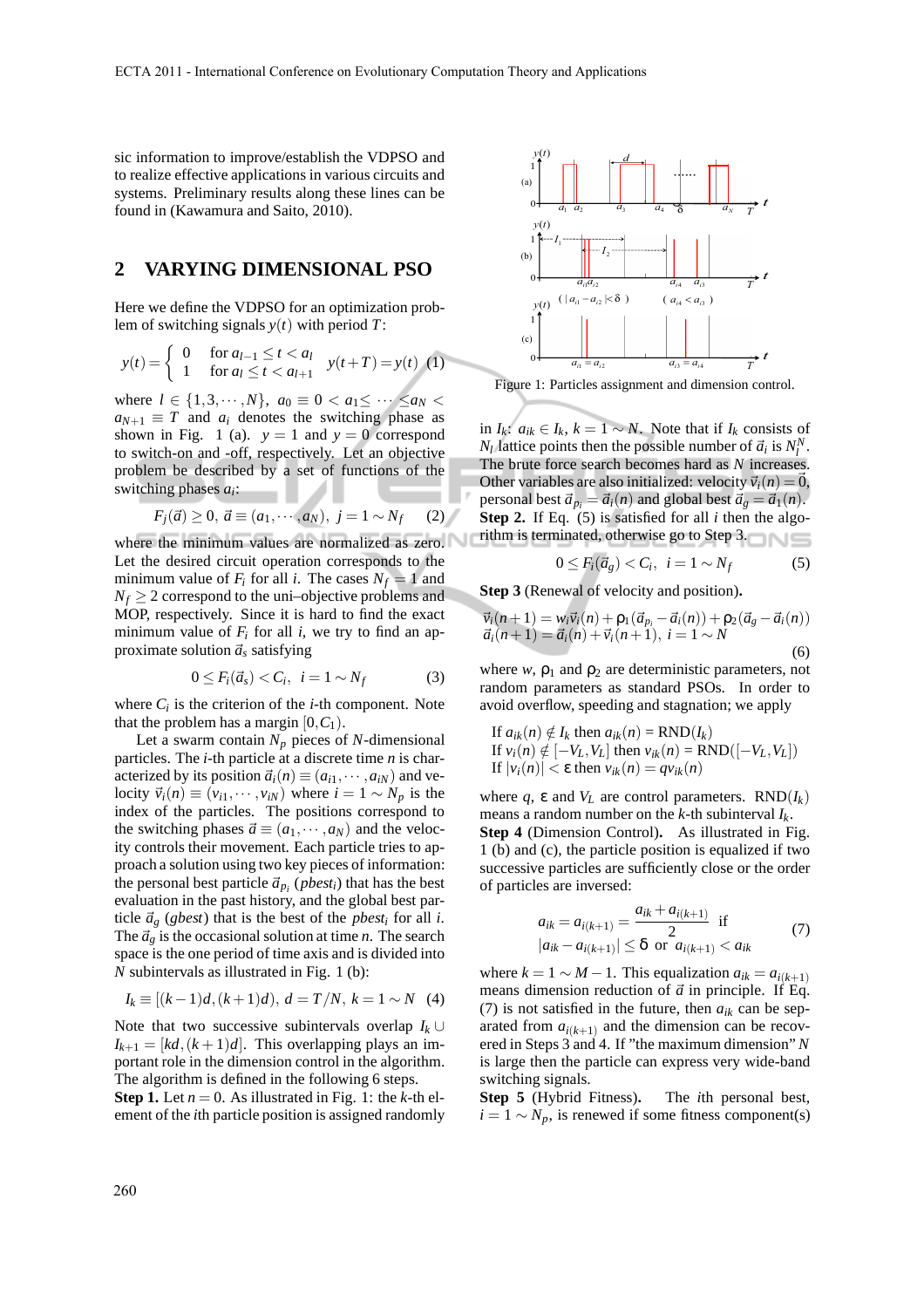is improved and other component(s) satisfies the criterion:

$$
\vec{a}_{pi} = \vec{a}_i(n+1) \text{ if either (A) or (B) is satisfied}
$$
\n(A)  $C_j < F_j(\vec{a}_i(n+1)) < F_j(\vec{a}_p)$  for all  $j = 1 \sim N_f$ \n(B)  $F_j(\vec{a}_i(n+1)) < C_j$  for some  $j$  and\nC<sub>k</sub> <  $F_k(\vec{a}_i(n+1)) < F_k(\vec{a}_{p_i})$  for  $k \neq j$ \n(8)

Since Eq. (8) is constructed by analog function  $F_i$  and digital logic, we refer it to as hybrid fitness. The *gbest* is renewed as the best of all the personal bests. **Step 6.**  $n = n + 1$ , go to Step 2 and repeat until the maximum time limit *nmax*.

Note that the dimension control in Step 4 can find the suitble number (dimension) of switchings automatically. Note also that some fitness  $F_i$  can increase below the criterion  $C_j$  before Eq. (5) is fulfilled. This flexibility can help to search for a suitable solution. Existing algorithms often use a weighted sum of the objectives for the MOPs, however, it is difficult to get the best weight values (Engelbrecht, 2005).

#### **3 NUMERICAL EXPERIMENTS**

In order to investigate the basic performance, we consider the two-objective problem for switching signal of the dc/ac inverter. Figure 2 shows an output waveform  $y(t)$ . Since this is odd-symmetric, it is sufficient to consider in the first quarter:

$$
y(t) = \begin{cases} 0 & \text{for } a_{l-1} \le t < a_l \\ 1 & \text{for } a_l \le t < a_{l+1} \end{cases}
$$
 (9)

where the period is normalized as  $2\pi$ ,  $a_0 \equiv 0 < a_1 <$  $\cdots \le a_{N_s} < a_{N_s+1} \equiv \pi/2, l \in \{1, 3, \cdots, N_s\}$  and  $N_s$  is the number of the switches. Let  $\vec{a} \equiv (a_1, \dots, a_{N_s})$ . Let us define two positive definite objective functions.

$$
F_1(\vec{a}) = 1 - \frac{b_1^2}{2P(\vec{a})}, \ F_2(\vec{a}) = \left| 1 - \frac{P(\vec{a})}{P_d} \right| \tag{10}
$$

$$
y(t) = \sum_{m=1}^{\infty} b_m \sin mt, \ P(\vec{a}) = \frac{1}{2\pi} \int_0^{2\pi} y(t)^2 dt.
$$

where  $b_m$  is the Fourier sine coefficient,  $0 < P(\vec{a}) < 1$ is the normalized average power of  $y(t)$  and  $0 < P_d$ 1 is a desired average power.  $F_1$  relates to the total harmonic distortion (THD) and  $F_1 = 0$  means pure sinusoidal waveform.  $F_2$  describes the power sufficiency and  $F_2(\vec{a}) = 0$  gives the desired power. If both  $F_1$  and  $F_2$  are minimized, we can obtain the output having desired power with low distortion. It is suitable for continuous control of the ac power. Substituting  $N = N_s$ and  $N_f = 2$  into the algorithm, we can implement the



Figure 2: PWM control signal of dc/ac inverters.



Figure 3: Search process for  $P_d = 0.7$ ,  $C_1 = 8 \times 10^{-2}$  and  $C_2 = 8 \times 10^{-3}$ . (a) initial waveform at *n* = 0, (b) position transition of the *gbest* particle, (c) waveform of the criterion attainment at  $n = 112$ :  $(F_1, F_2) = (7.99 \times 10^{-2},$  $7.40 \times 10^{-3}$ ).

VDPSO for this problem. The goal is described by  $F_1(\vec{a}_g) \leq C_1$  and  $F_2(\vec{a}_g) \leq C_2$ . If  $P(\vec{a})$  in  $F_2$  is given, the optimal solution is  $a_1 = \cdots = a_{N_s} = \pi(1 - P(\vec{a})/2)$ . That is, the optimal dimension is one. We investigate how the algorithm reduces the dimension automatically. We note again that our purpose is investigation of basic performance of the algorithm and the search process. For the numerical experiments, we select  $C_1$ ,  $C_2$  and  $P_d$  as control parameters and the other 10 parameters are fixed after trial-and-errors:  $N_p = 20$ ,  $N_s = 17$ ,  $w = 0.8$ ,  $\rho_1 = \rho_2 = 2$ ,  $V_L = 0.2$ ,  $\varepsilon = 10^{-15}$ ,  $q = 0.1, \delta = 0.01$  and  $n_{max} = 400$ . Fig. 3 shows a typical result: as *n* increases, the number of the switching phases decreases by the dimension control in Step 4 and the criterion is attained. Fig. 3 (b) shows position transition of the *gbest* particle where the number of the switches changes from 20 to 1 by repeating dimension control. Fig. 4 shows the search process. As *n* increases,  $F_2$  decreases and reaches the criterion  $C_2$ rapidly. Below the criterion  $C_2$ , the  $F_2$  can increase and this increase helps decrease of  $F_1$  and attainment of the criterion  $C_1$ . That is, the VDPSO can adjust the number of switches automatically and can give the desired solution. Table 1 summarizes results of 50 trials for various parameter values and initial conditions. We have used the three measures: SR (The successful